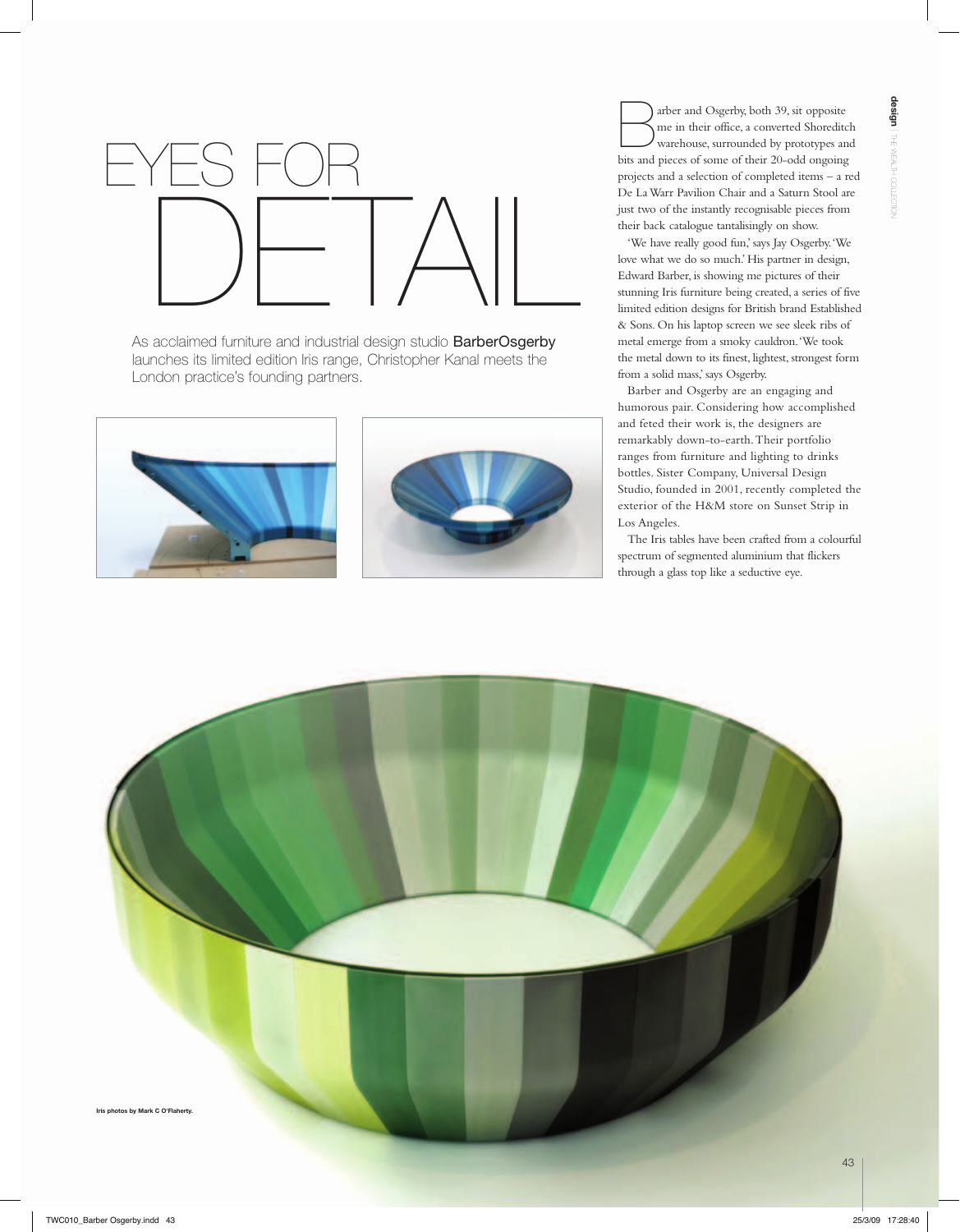The concept behind Iris is simple, yet required a long process of engineering and design refinement to achieve its aesthetic simplicity. Using a process derived from metal milling techniques for creating aircraft and Formula One cars, the material was machined from solid aluminium and individually anodised, giving each segment a unique embedded colour. Barber believes anodising is more of an art than a process, where time, the strength of dyes, and the temperature all affect the final result – 'like photography exposure,' he says. One degree out can make all the difference.

The experience sums up the work of BarberOsgerby perfectly: simple ideas crafted into subtle and refreshingly original designs through extraordinary refinement. 'There is a modest quality to much of their work that both recalls mid-twentieth century design and is a particularly British character trait,' Gareth Williams, 20th-century furniture and product design curator at the Victoria & Albert Museum, tells me. 'The Iris table is in a newer, more assertive direction, but has the same notion of simplicity of means to achieve an end.'

 'We are not architects,' says Barber. 'We are bogus,' says Osgerby, as he explains the advantages of their background both in design and architecture. 'We tried to shortcut the process but it has taken us twice as long,' he adds. They tell me that their collective background has manifested itself in the way they interpret space and its relationship to an object. 'If you think about space rather than just the object, you can see how the object fits into that space,' explains Osgerby. 'A lot of our furniture pieces have volume of air or space around them.'

Like any great duo – think Morecambe and Wise or Pete and Dud – the two designers spark off each other. There is also a marked physical resemblance: the tall, straight-talking Barber and shorter, cheerier Osgerby could be brothers. They have been friends since meeting in the mid-1990s as MA students in architecture at the RCA. After graduating, one of their first projects was a restaurant-interior commission. One piece of furniture, the Loop Table, went on to become a 20th century classic, with a place in the permanent collections

of the Victoria and Albert Museum in London and New York's Metropolitan Museum of Art. It was exhibited at London's 100% Design furniture fair in 1997 and snapped up by Italy's then most progressive furniture maker, Cappellini. The success of Loop Table meant that other Italian manufacturers started calling and the pair embarked on projects with some of the best in the business, including Magis, Flos and Venini. 'We are quite picky when choosing our manufacturers,' says Barber. 'We only work with ones that we really believe in.' Some like Cappellini are institutions. Others like Isokon, are smaller. 'It's about their thinking,' he says. 'There is nothing more frustrating than working with a company that does not really get you or understand your work.'

Separate interiors and architecture company, Universal Design Studio, has designed flagship stores for Stella McCartney and Paul Smith, as well as Virgin Atlantic airport lounges and Damien Hirst's now defunct Pharmacy restaurant. With success came awards, including the revered Jerwood Applied Arts Prize, which they won in 2004. They put their successful working relationship down to the fact that the two friends have never worked for anyone else. 'We literally just got in there straight from college,' explains Barber. 'When you get a studio and meet new clients together and recieve recognition and win awards together, the whole thing grows quite organically.'

Is there an identifiable BarberOsgerby style? 'As a practitioner you can't see it,' says Osgerby.

'If you take our Filo Sofa and RIBA Desk, they are very different in their language,' adds Barber. 'Someone might be able to connect the two, but I can't see it myself.'

Their work blends art, craft, technological savvy and postmodern enquiry. Perhaps the only consistency is the quality and intense attention to detail that led one French magazine to describe their approach as 'Slow design'.

'Fundamentally, we try to design things which have longevity,' says Osgerby. 'We are not into transient pop products.' Barber adds that they are both fascinated by the intricacies of the design process. 'We like the ways

## 'Simple ideas crafted into subtle AND REFRESHINGLY ORIGINAL DESIGN through extraordinary refinement.'